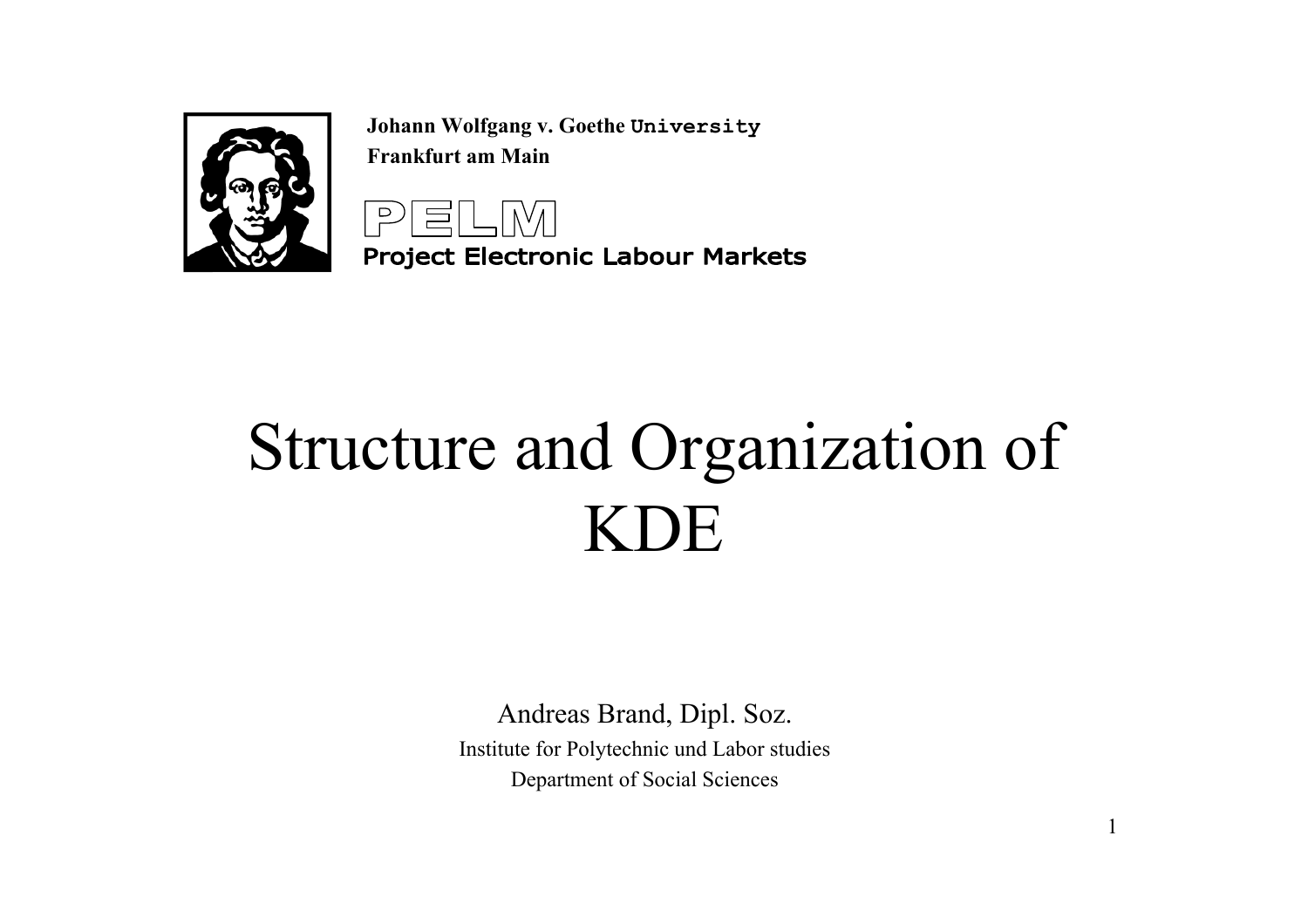



# Outline

- 1. Research question and method of the case study
- 2. What is KDE? the structure of the large-scale project
- 3. The Developers: the inner circle
- 3a. Definition
- 3b. Tasks
- 4. The other groups
- 5. Summary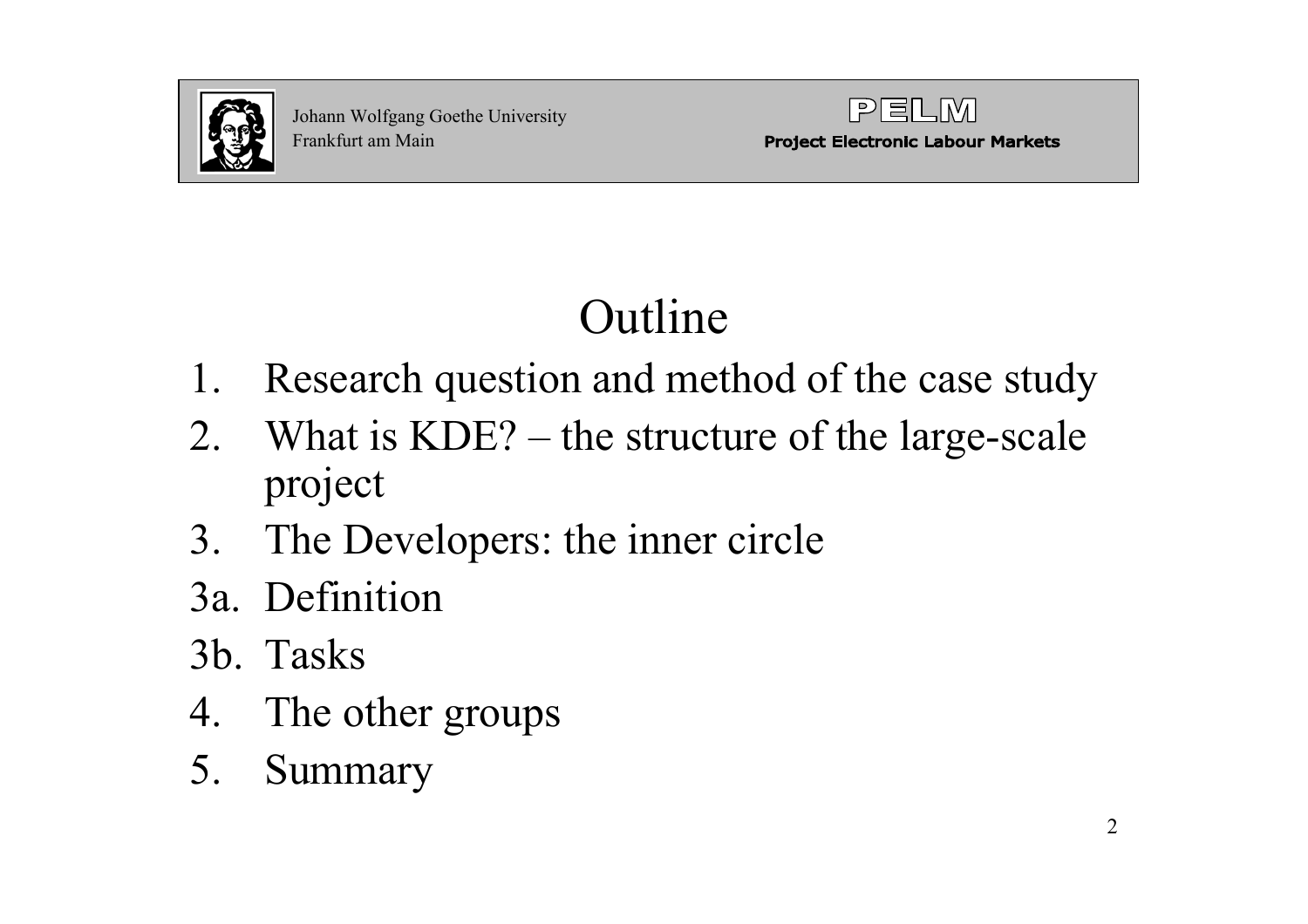



### **1. Research question:**

- Does the software production at KDE only work through cooperation? **Method of the case study:**
- •explorative
- •half-structured expert interviews
- •analysis of documents, esp. homepages
- •quantitative questionnaire (55 answers)
- • secondary analysis of 62 interviews (selfinformation) from KDE-members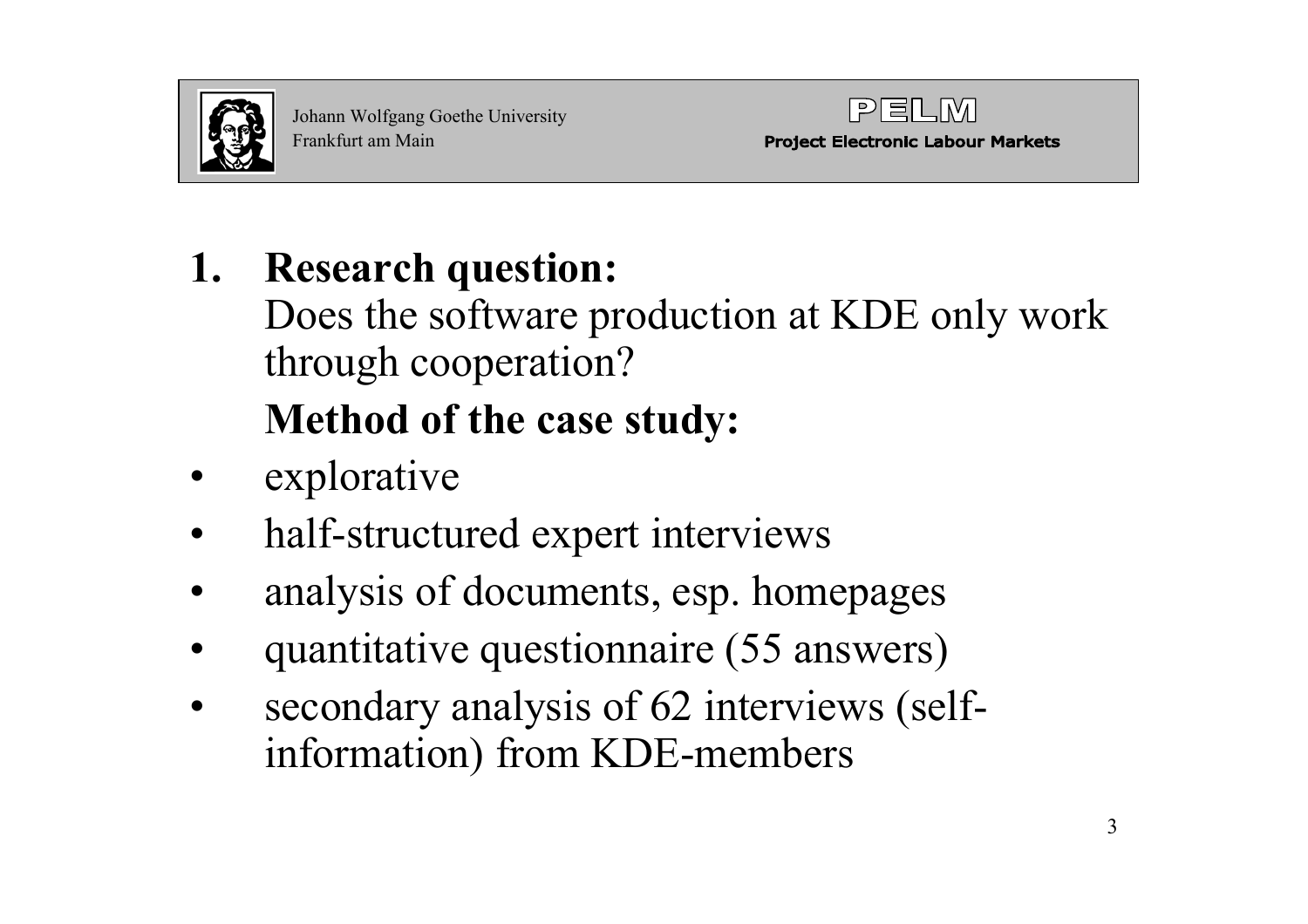

## **2. What is KDE? – the structure of the large-scale project**

- $KDE = large-scale open source project$
- approx. 1200-1300 participants; number still growing
- embedded in social movement hobbyists: focus on technical excellence
- institutional basis: open source code; licence (GPL)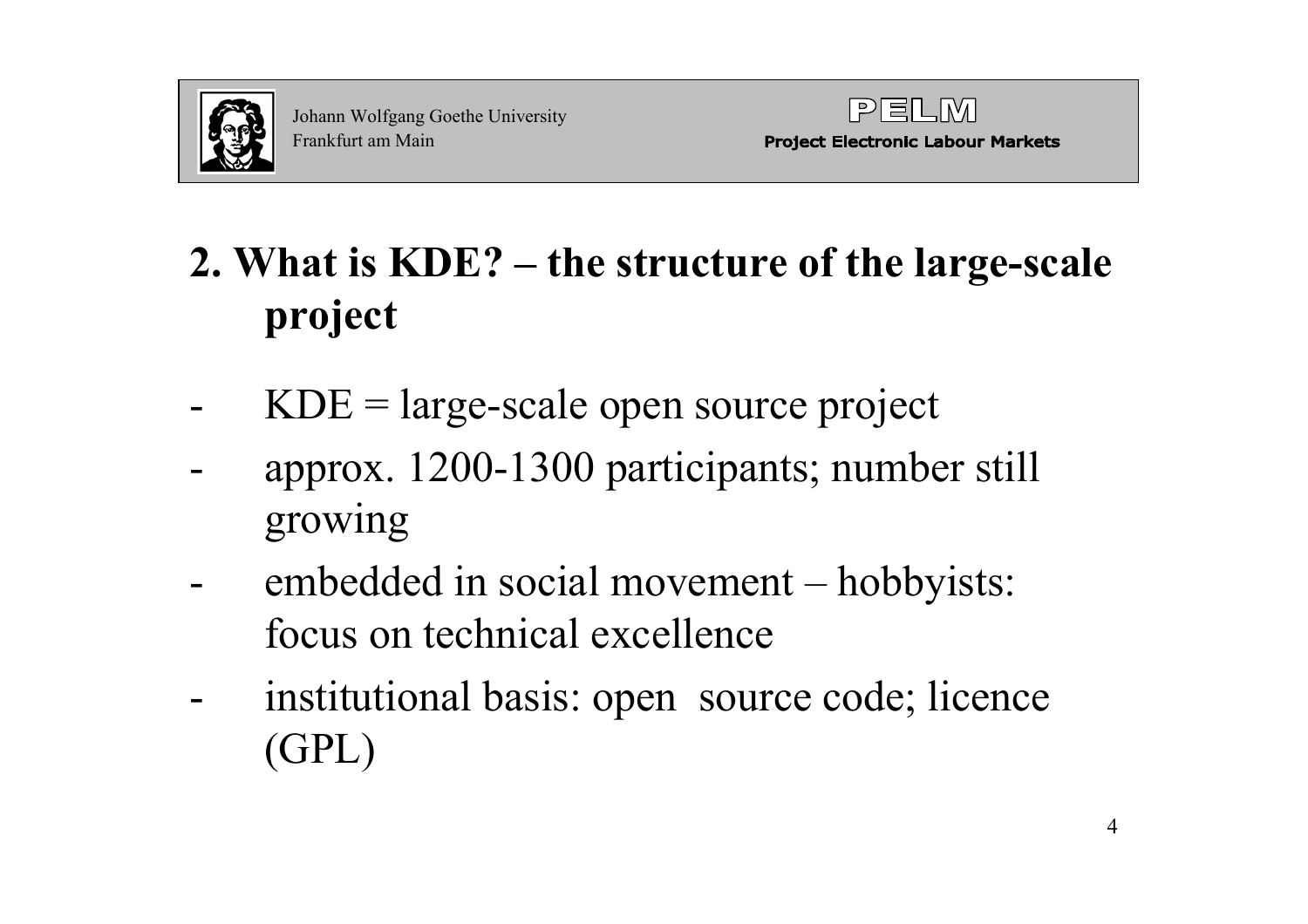

- founded in 1996 at the University of Tübingen
- focal point: production of joint software (desktop und applications)
- several tasks: software developers 2/3, translators/documentators 1/3, graphic/sound <5%, only some exclusive homepage-journalists, bugreporters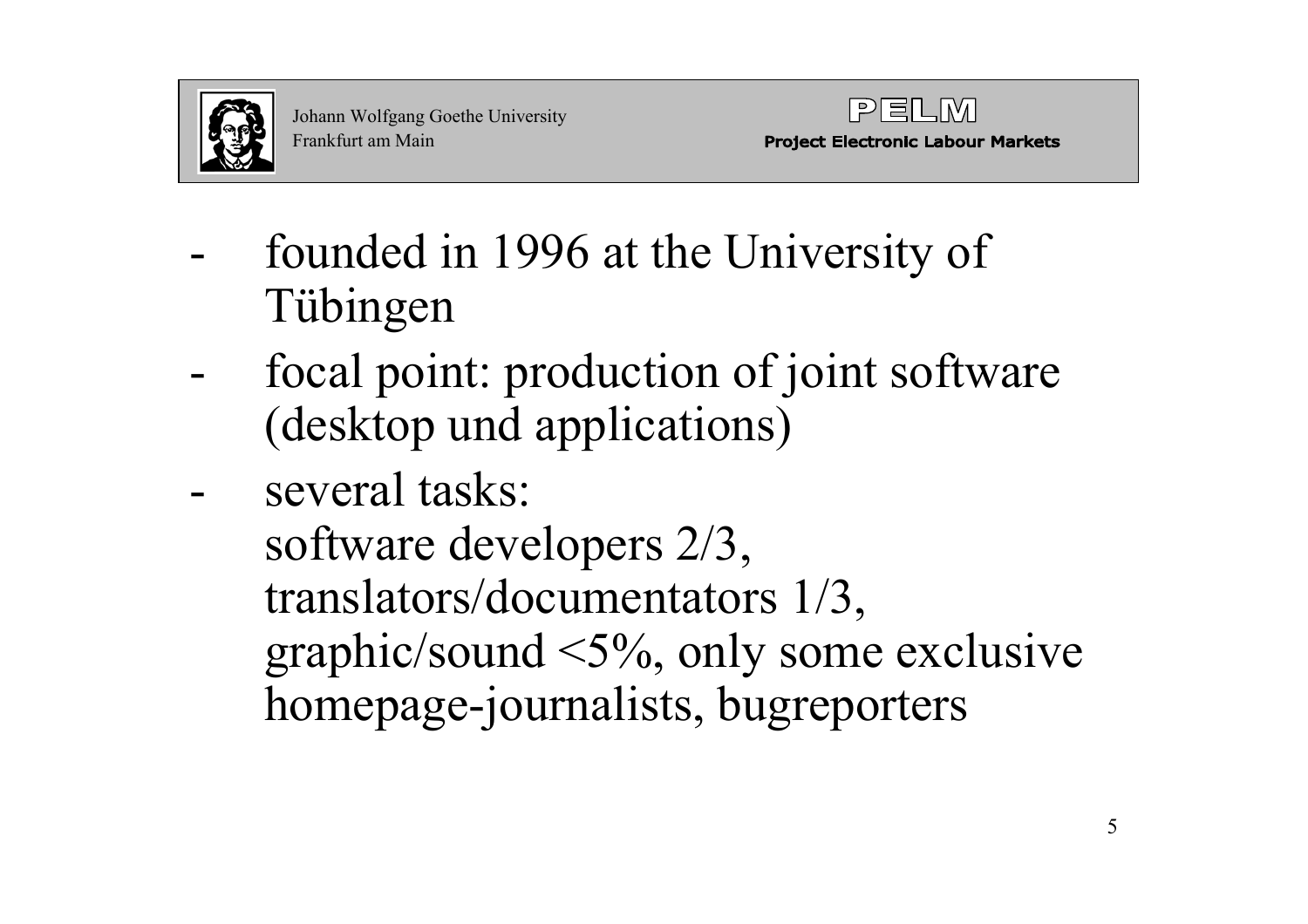



- important media of communication: mailing lists (chat >face-to-face>phone)
- important media of production: versioning system on the Internet, bugreport system, developer tools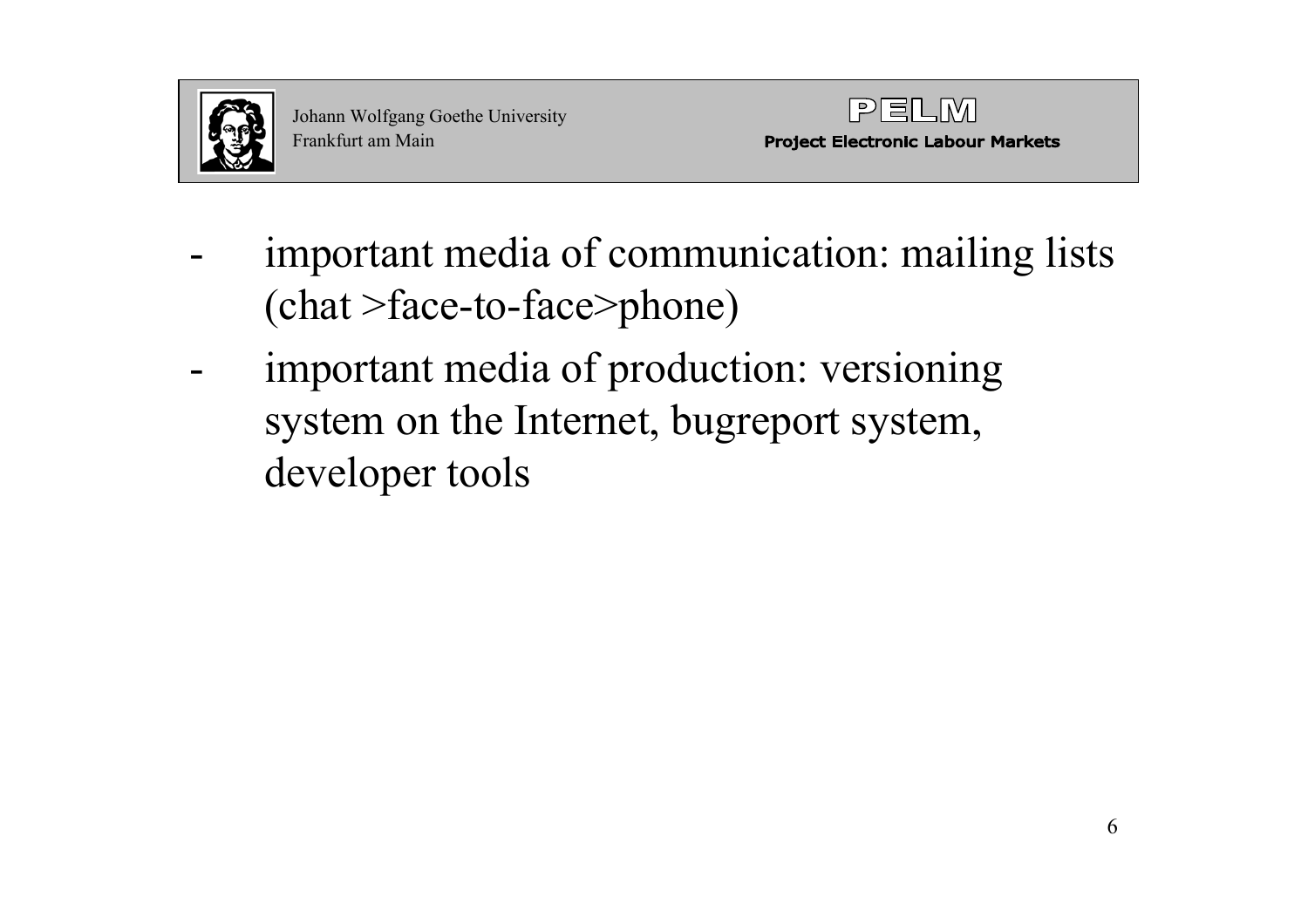

- the large-scale project consists of subprojects for special software themes
- software/projects are central (core libs.)
- in projects: one project leader and several participants
- projects: average 4 persons (min=1; av. max=8; max=20/50)
- work done: average in 2 projects, majority in 1 project (min=0; max=9)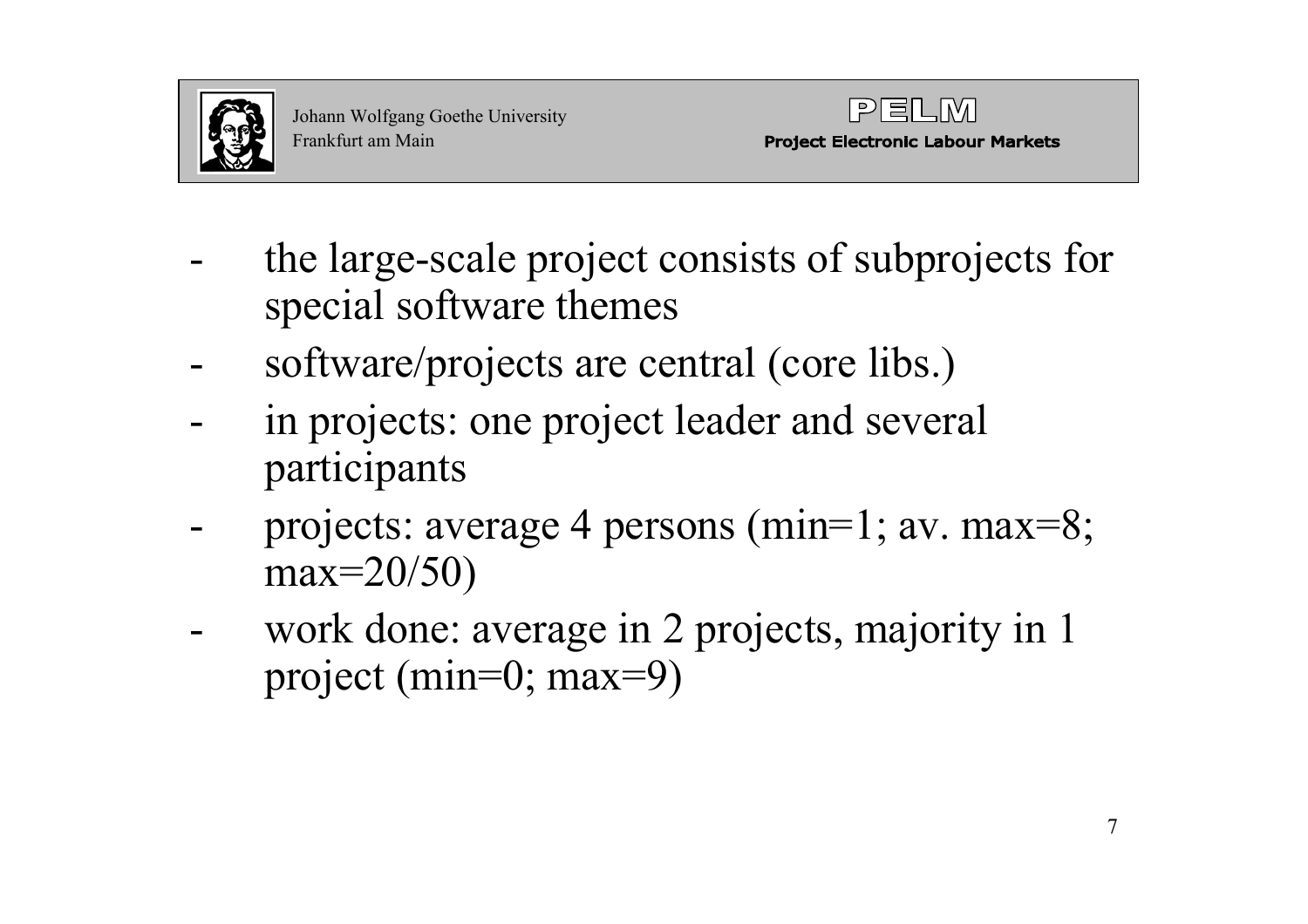

#### A typical KDE-participant is:

- young (between 20 and 30 years old; min 16, max 50)
- male
- highly qualified *(went to college/university)*
- a student or employed
- an IT-professional (has an IT- or IT-relevant qualification)
- principally from Germany (worldwide: Europe and USA/Canada)
- partially regional clusters
- single (not married/no kids)
- working voluntarily in his spare time *(only few are paid for work on KDE)*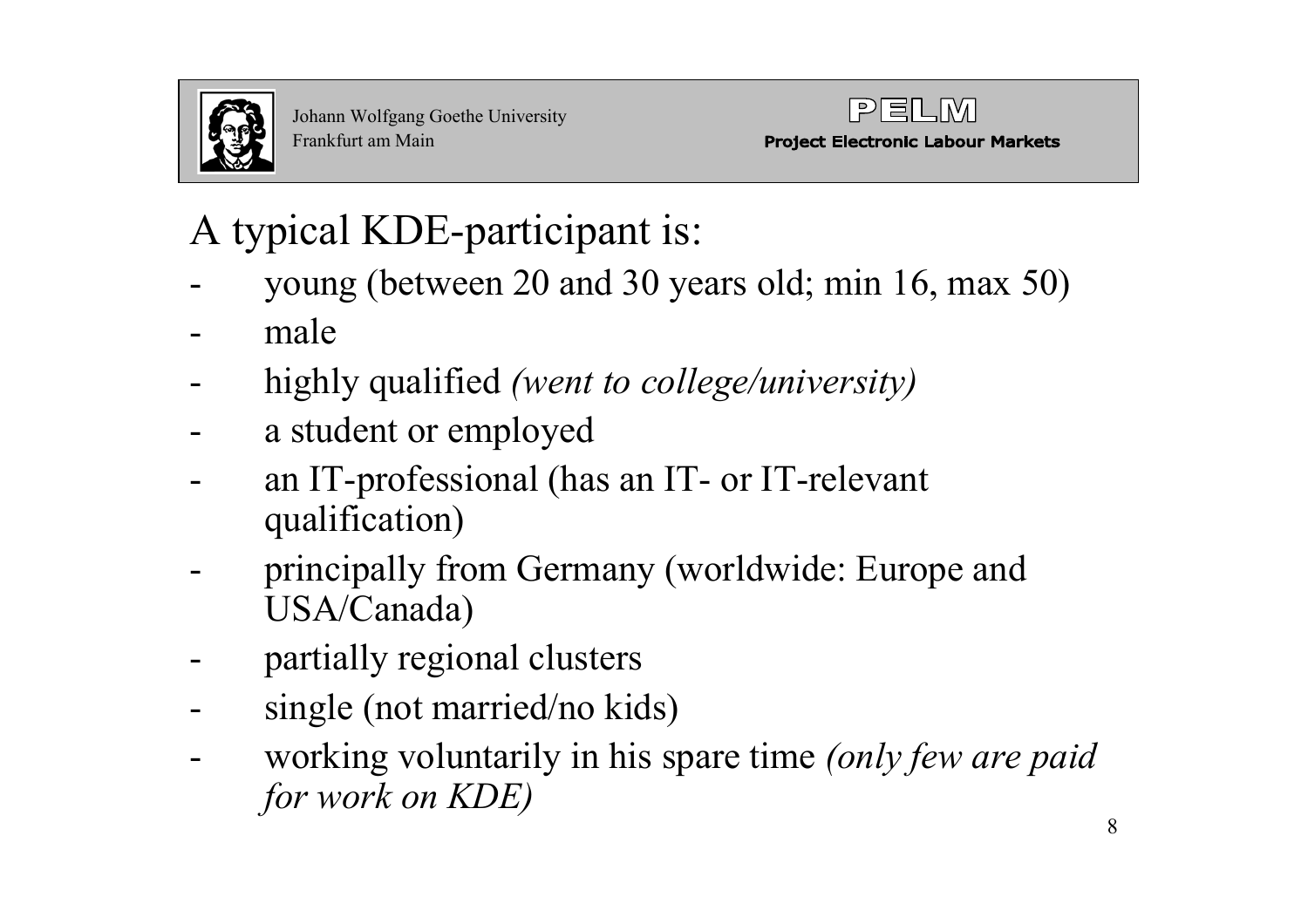

- Working time: arithmetical mean 15,3/ median 10 hours per week (min 0,5; max 90)
- $\rightarrow$  Different motivations:
- personal requirements: self-motivation/ preference for developing (bricolage mentality)/intellectual interest
- supported through teamwork, relations in the  $commuity = cooperation$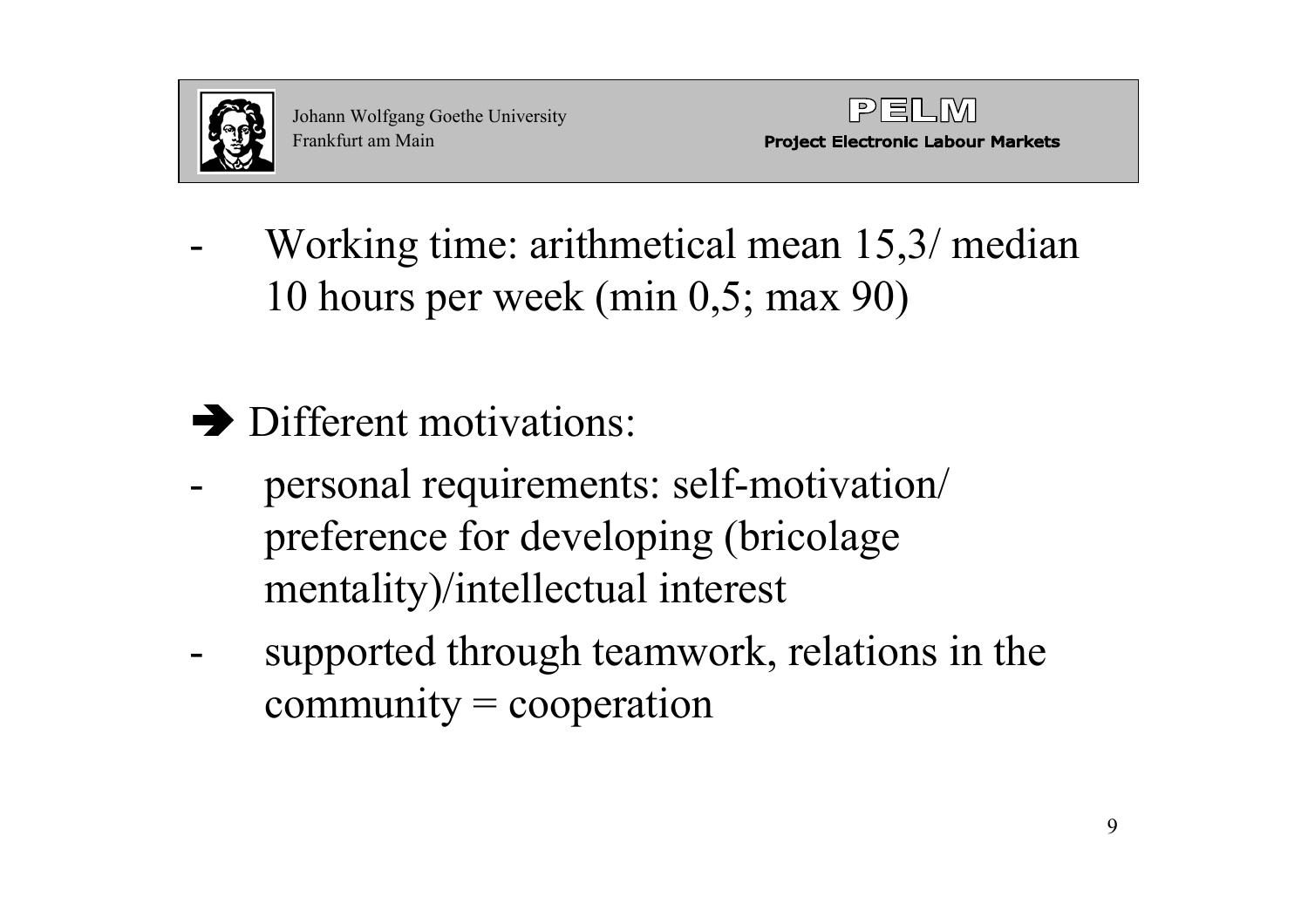

Johann W olfgang Goethe University Frankfurt am Main



**Project Electronic Labour Markets** 

### **3a. The developers: the inner circle –definition**

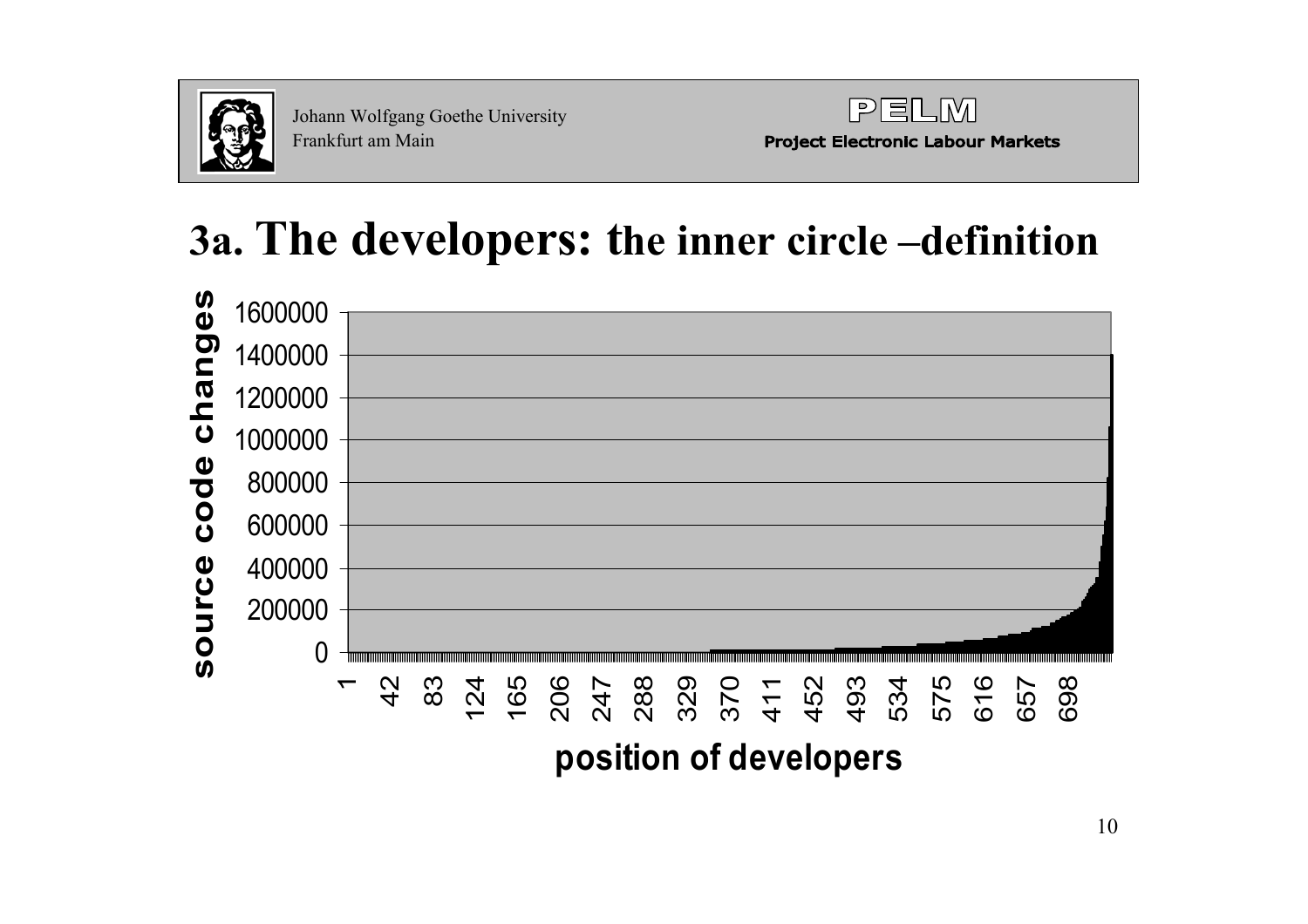

#### The inner circle:

- is a loosely coupled group of long-time project participants without leading figures;  $rest = outer circle$
- have a high reputation: permanent achievements for the project, quality, complexity of the work task, expectation of rapid revision of work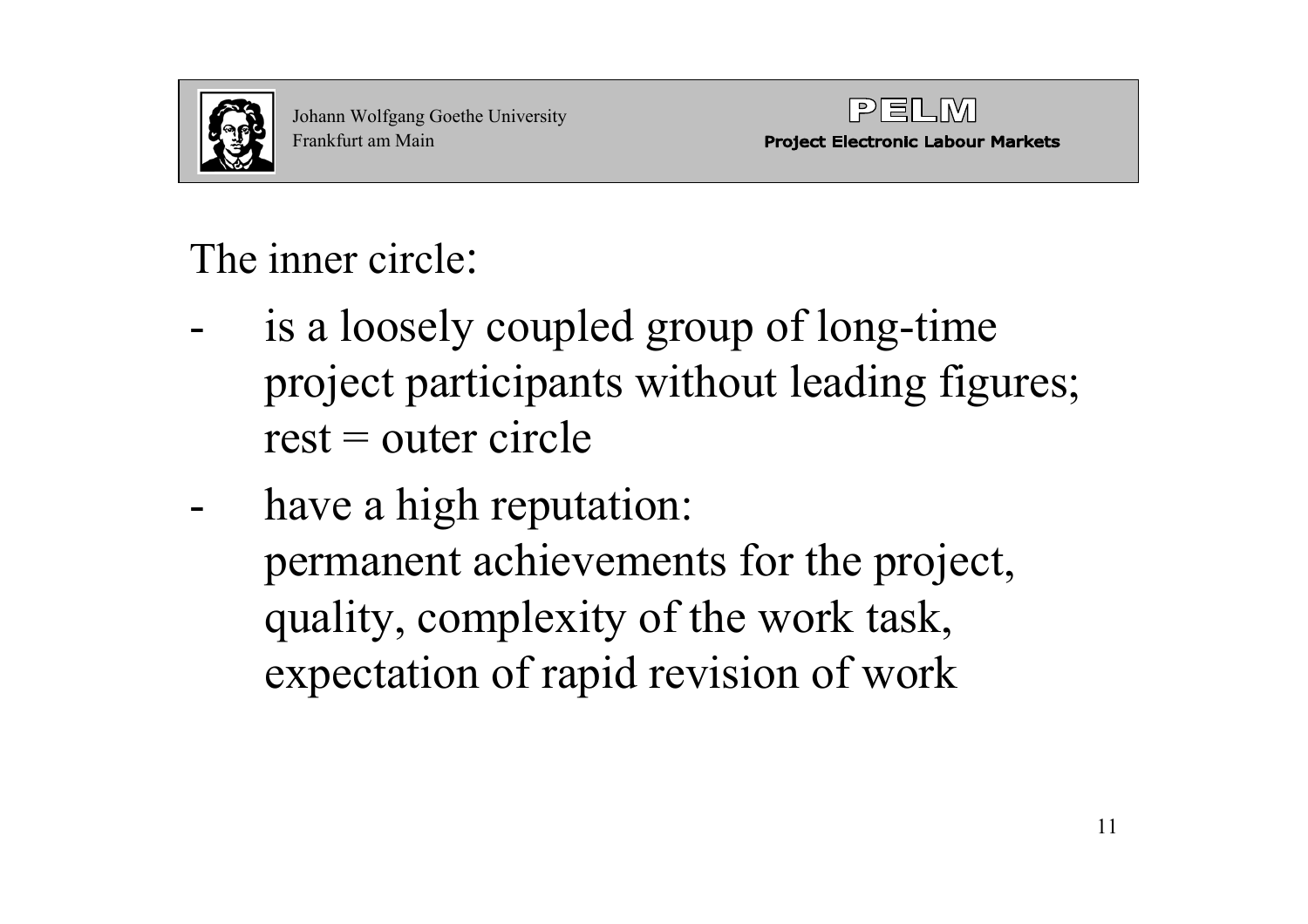

- work on important software (core libs.)/mailing lists (visibility)
- important positions as founding-member or takeover through reputation (project leader, release coordinator, project maintaining functions)

 $\Rightarrow$  competition for positions through reputation

cooperative communication expected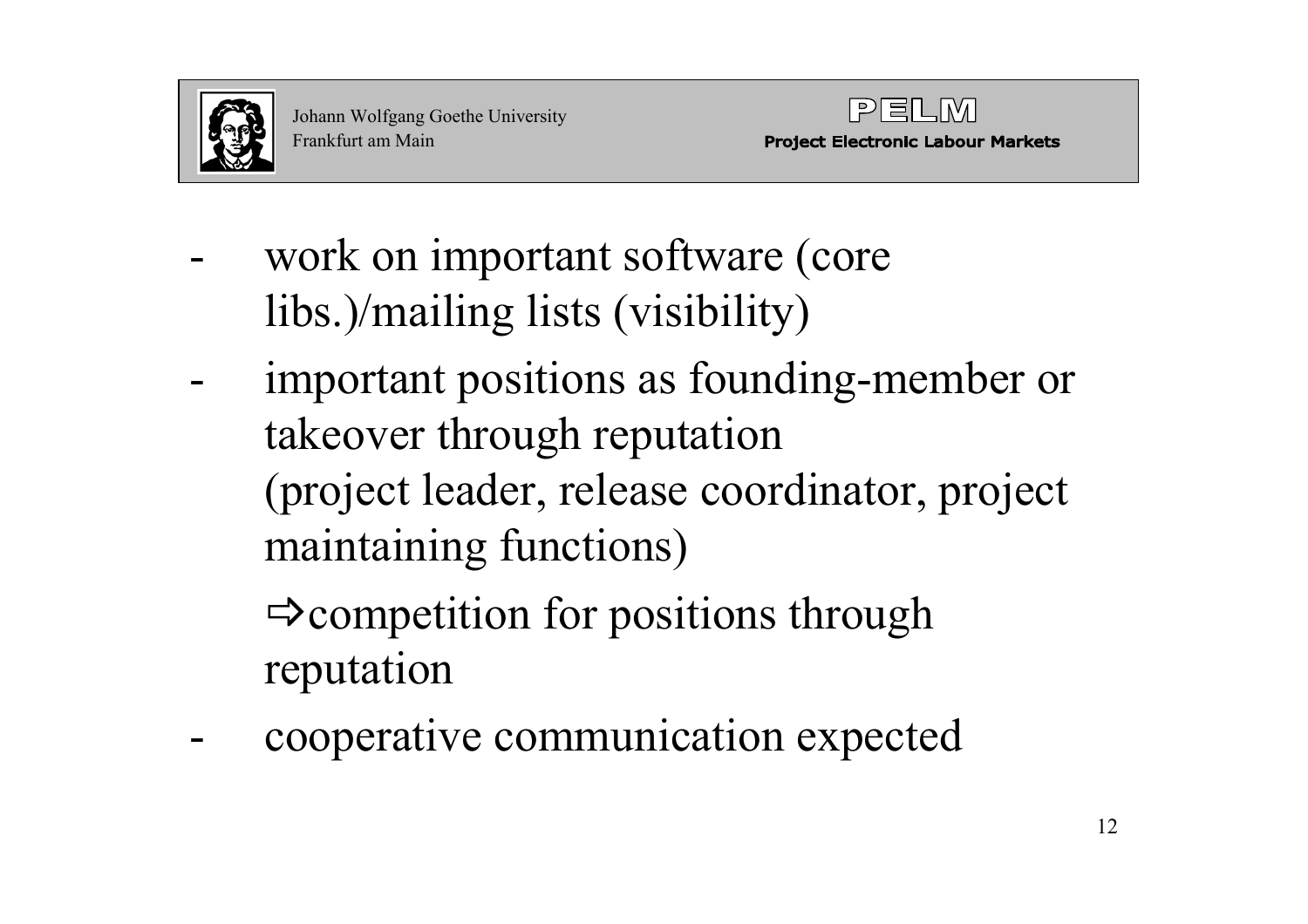

## **3b. The Developers: the inner circle – the tasks**  Tasks in KDE:

- Entrance prerequisites = number of code lines, control of quality and test of persistence and  $\Rightarrow$  self-motivation and control through inner circle
- no influence on work/task distribution, because of voluntary selection according to interest
- production: influence on planning discussion through high experience; help with problems/ tasks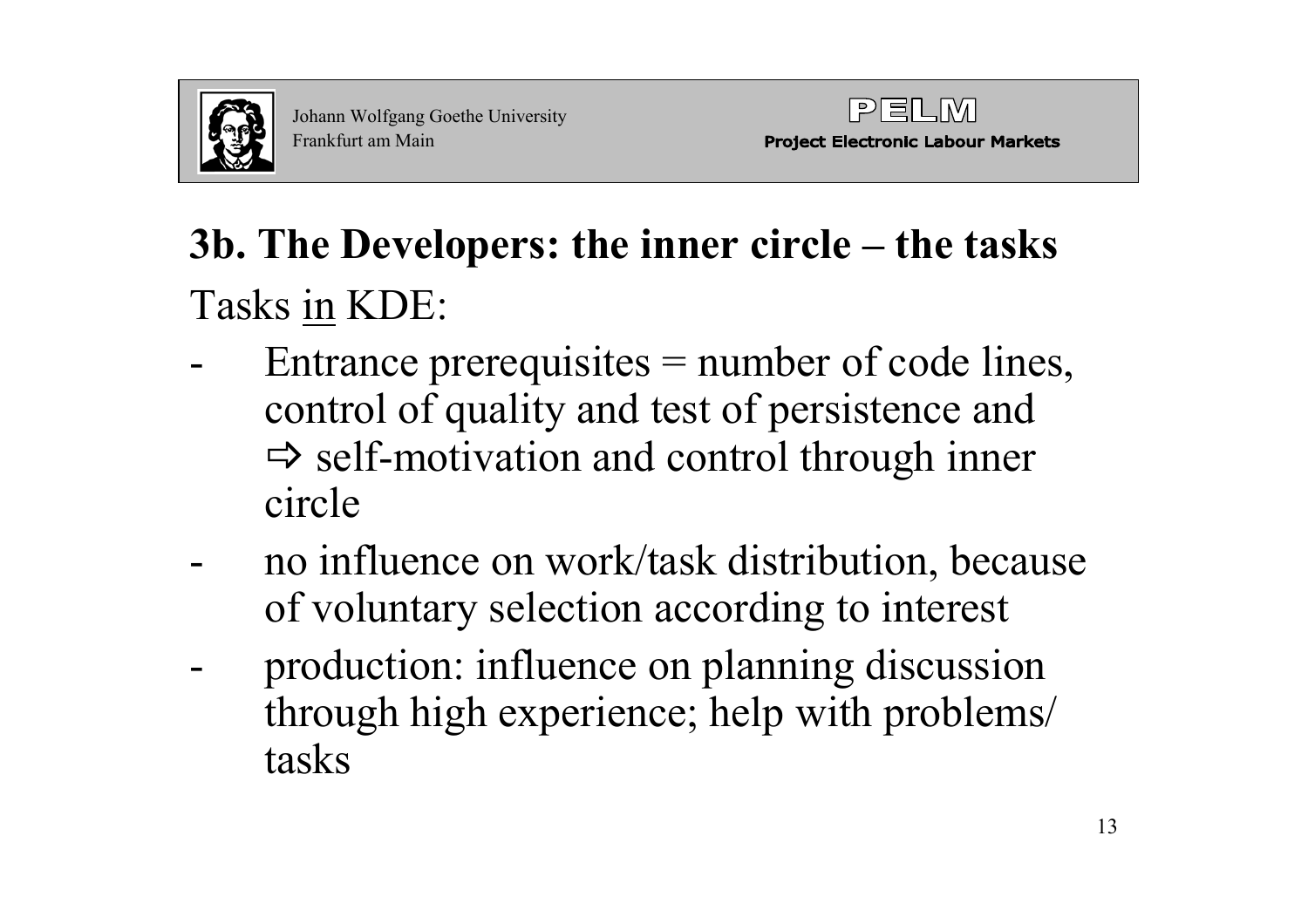

- work/task combination: through release coordinator with support of participants (both from inner circle)
- Control:
	- a) self- and peer-review-control; inner circle through random sampling
	- b) compliance with communication/production norms
- **Summary: aim is unity of the project**  $\Rightarrow$  hierarchical element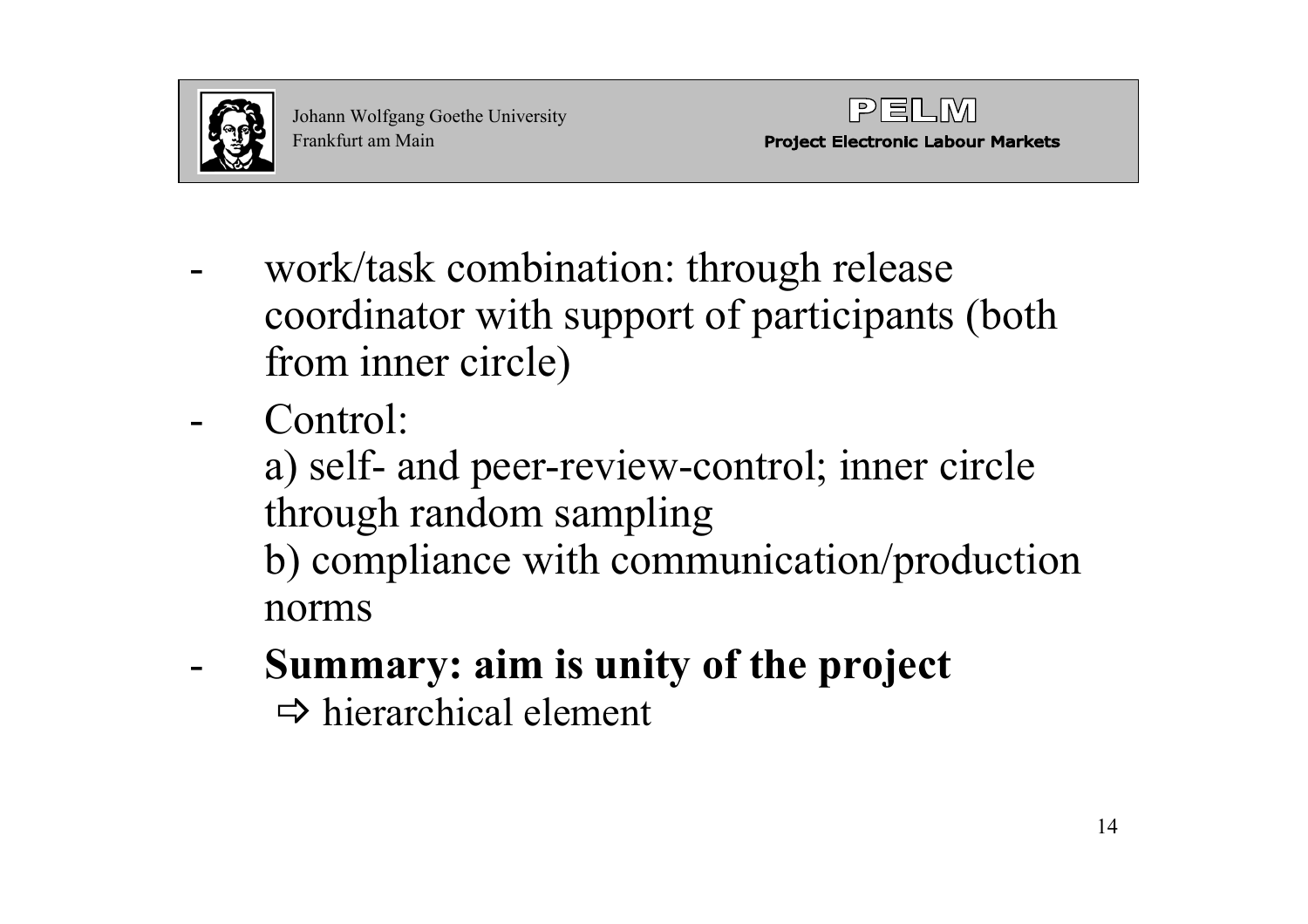

# Tasks outside KDE:

- 1. monitoring of norms with respect to licence (GPL) at companies:
- logos/copyright
- prompt return of source code
- 2. contact to other OS-projects with overlapping aims/themes (debian, gnome, ...)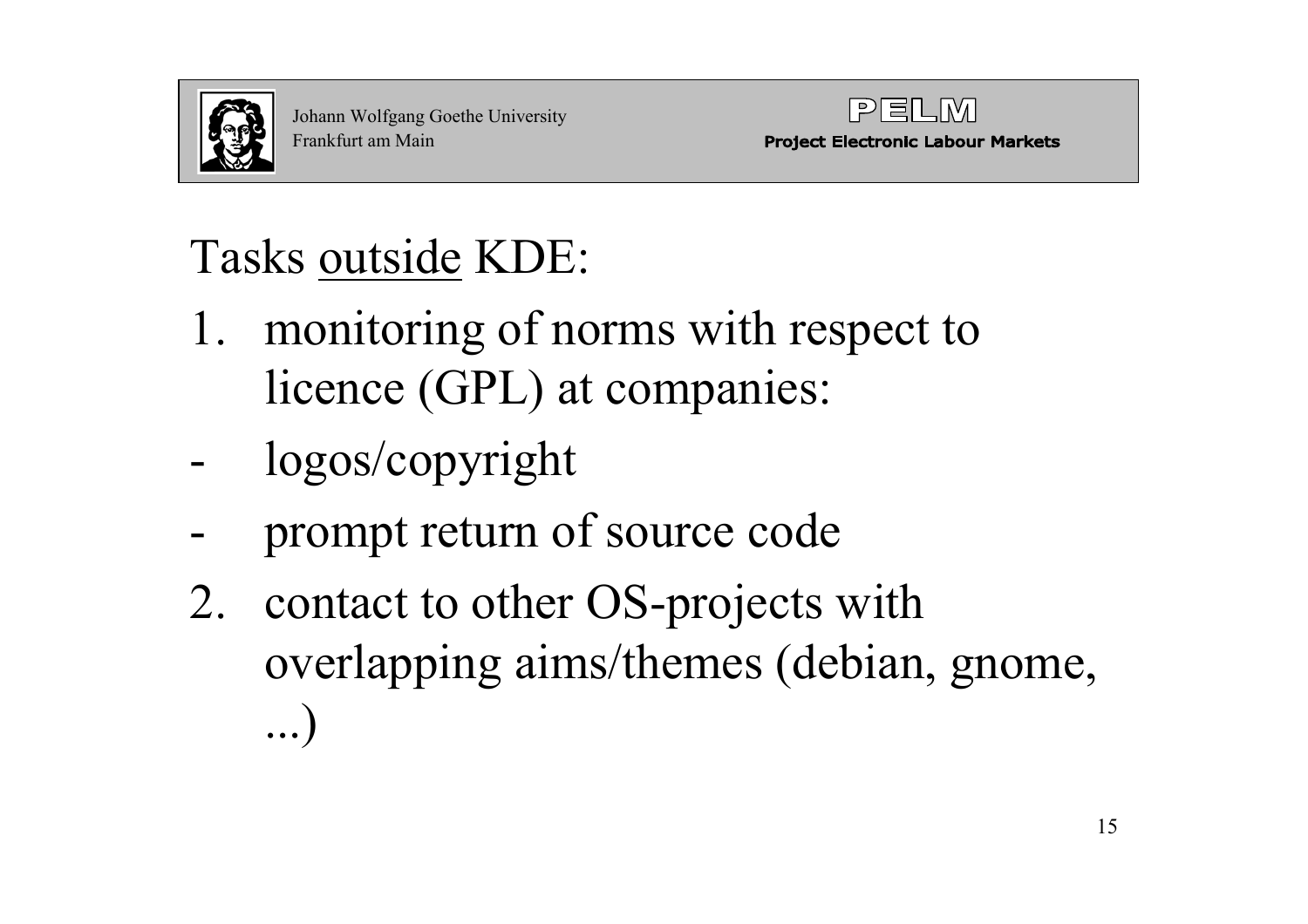

### **4. The other groups**

- **- Not so important as developers because of distance to source code development**
- a) Documentators: One person as project leader on top, several subprojects around important software with project leader and participants
- b) Translators: each language has a translation project with project leader on top level. Projects are divided into subprojects around important software.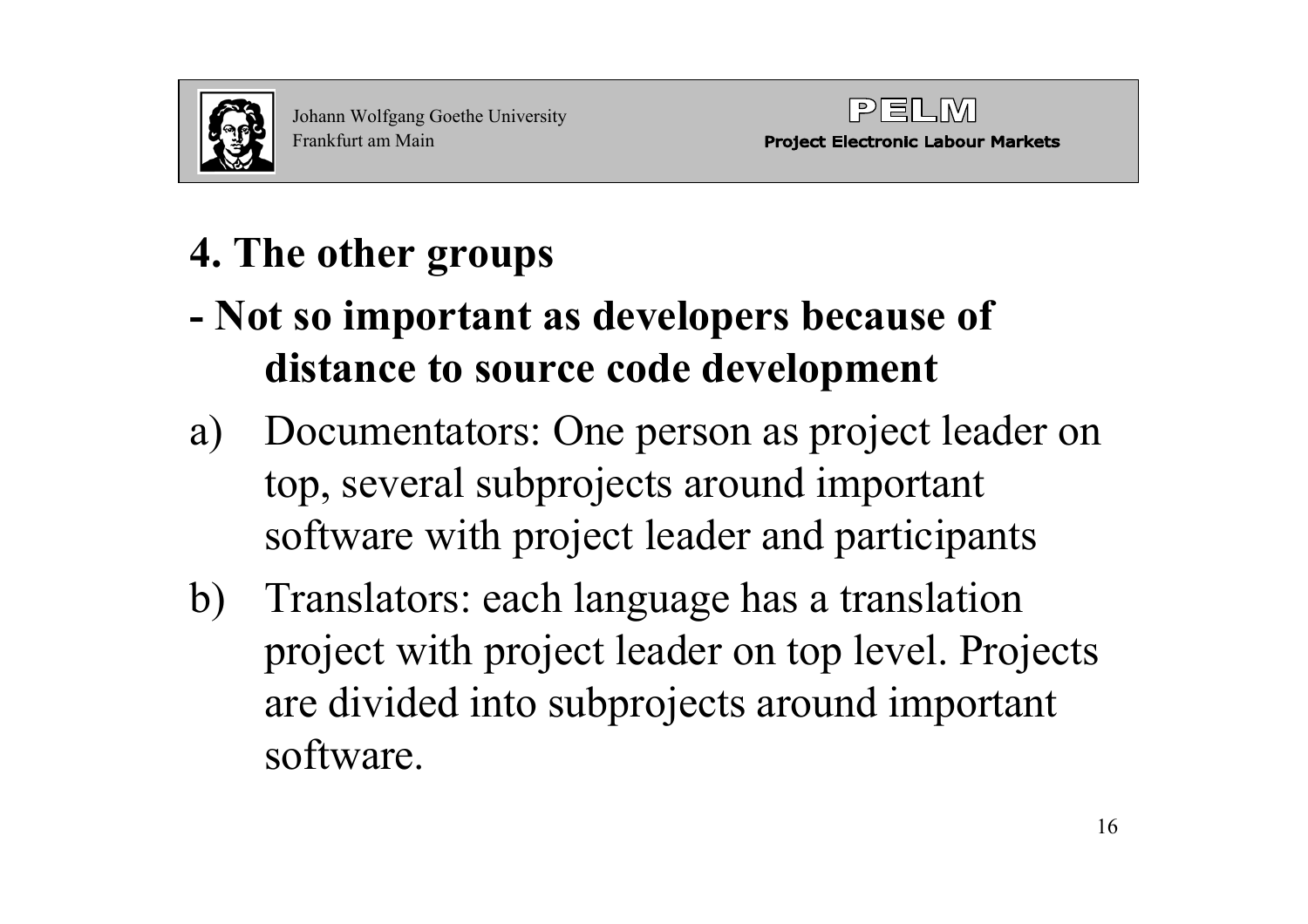



# **4. The other groups**

- **Both groups depend on self-motivation with cooperative communication.**
- **but are more hierarchical than the developers because only (sub-)project leaders have access to versioning system.**
- **competition for project leader position**